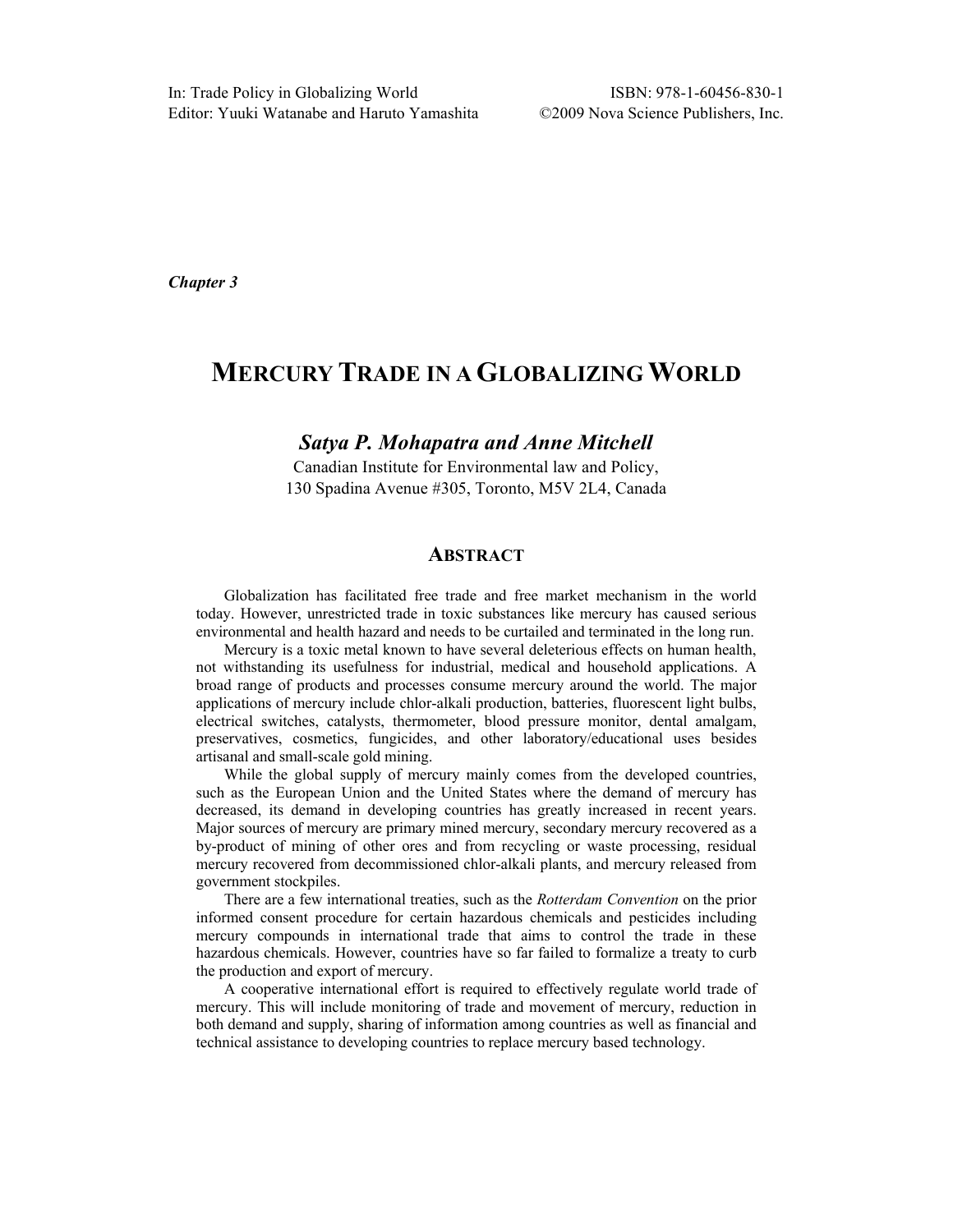# **1. INTRODUCTION**

Free trade and globalization are essential and inevitable components of present world economic system; they make trade easier by allowing the market to balance supply and demand. Political leaders and economists have been pushing free trade and free market mechanism to facilitate international trade. The World Trade Organization (WTO), was founded in 1995 to help promote free trade by drawing up the rules of international trade. Consequently, a number of binational and regional free trade agreements have been signed during the past decade.

Free trade is characterized by unrestricted flow of goods and services between trading nations and results in increased productivity and increasing total domestic output of goods and services. However, free trade unconstrained by environmental protection could lead to serious disasters. Free trade in toxic chemicals allows these chemicals to be embedded into consumer products and finally find way into water and air causing environmental pollution. When national laws are formulated to restrict trade in order to protect human health and the environment, governments are sued for compensation or to get the law overturned. This free trade also encourages corporations to take their operations to places where environmental regulations are sloppy. As a result, developing nations get discouraged to invest in environmental protection regulations and to develop environment friendly products or technology (Sands, 2003).

International trade rules can also have a severe impact on environmental policies and there have been constant conflicts between national environmental protection measures with international legal obligations which prohibit restrictions to international trade (Sands, 2003). It is, however, evident that free trade in goods and services that create deleterious effect on the environment may result in short term trade benefits to nations but would result in significant cost to environment and to the society as a whole. Trade in toxic substances like mercury is, therefore, undesirable and deserves serious attention of national and international leaders.

# **2. MERCURY**

#### **2. 1 Use of Mercury**

Mercury is a unique metal that exists in the liquid state at nearly all temperatures on earth. It is used for many industrial, medical and household purposes and functions as a catalyst in several chemical reactions, and is used in medical science to measure temperature and pressure as well as in dentistry. Spread as a thin film over a sheet of glass, mercury makes an excellent reflecting surface. Besides mirror making and gilding, it is also used in the extraction of gold and silver.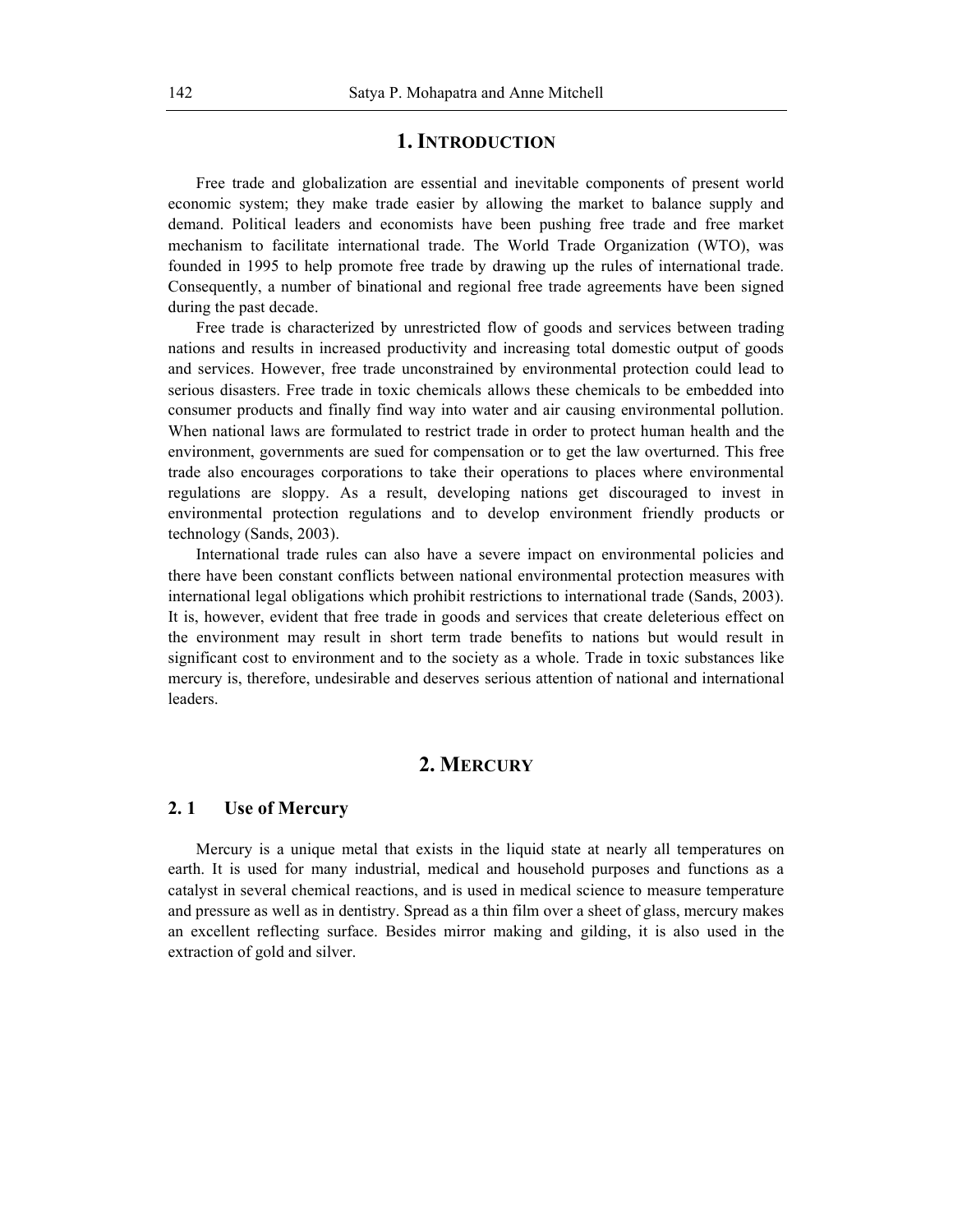## **2. 1 Health Effects of Mercury**

Notwithstanding its usefulness, mercury is a highly toxic metal that affects the nervous and cardiovascular system (Tchounwou et al. 2003). Nausea, vomiting, diarrhoea and severe kidney damage may occur due to exposure to high doses of mercury over a short period of time. Hallucinations, memory loss, nerve damage and the inability to concentrate can occur. Symptoms also include tremors, loss of dermal sensitivity, slurred speech and, in rare cases, even paralysis and death (Nierenberg et al., 1998)). Chronic degenerative diseases of the nervous system such as Alzheimer's disease are likely caused or exacerbated by mercury released from amalgam (Clarkson, 2002). Researchers have presented evidence that amalgam fillings in human teeth contribute to mercury contamination of breast milk (Drexler and Schaller, 1998). However, fish consumption is the principal route through which mercury enters the body of persons eating fish (Mahaffey, 2004). Children of women who are exposed to mercury during pregnancy are particularly affected by consumption of mercurycontaminated fish (Grandjean et al., 1998). Mercury could also increase the blood pressure level (Vupputuri et al., 2005) or result in the loss of colour vision (Cavalleri and Gobba, 1998). As mercury remains bioavailable for some time in the environment, it has lasting effects on the environmental quality affecting even future generations (Grandjean and Weihe, 1998).

# **2.3 Mercury as an Environmental Pollutant**

Mercury is now found at many locations around the world at levels that adversely affect humans and wildlife according to the Global Mercury Assessment (UNEP, 2002). Although earth's ecosystem, including air, soils, sediments, vegetation, and water contains some mercury due to natural degassing or volatilization of mercury from the earth's crust, but the concentration of natural mercury emissions in any given locality is usually quite low. Humanrelated mercury emissions, however, result in higher than normal localized levels (Jasinski, 1994).

Important anthropogenic mercury sources are fuel combustion and industries, including electric power plants and general heating plants burning coal and oil, primary and secondary non-ferrous metal smelters, iron and steel production plants, cement plants, and waste incinerators (Pacyna et al. 2003). The use in amalgam fillings in dentistry causes mercury emissions both to air during cremation and to water systems as a result of dental practices as well as from human faeces from people with amalgam fillings (Drummond *et al.*, 2003). The use of mercury in gold and silver mining causes mercury pollution (Nriagu, 1994; Lacerda, 1997; Pirrone et al., 1998; Veiga et al., 2006). Chlor-alkali plants and paper pulp factories have been major industrial sources that discharged mercury as waste into water bodies (Clarkson, 2002; Hylander and Meili, 2005). Mercury is also released to surface waters as a result of discharges of wastewater from wastewater treatment plants (Sang and Lourie, 1997). Other sources of mercury emission are municipal landfill operations (Lindberg and Price, 1999; Lindberg *et al.*, 2005), consumer products such as batteries (Lindqvist, 1995) and fluorescent light bulbs (Aucott et al., 2003), emission from soil and plant surfaces (Frescholtz and Gustin, 2004; Zhang and Lindberg, 1999), and mine wastes (Gustin et al., 2003). Some mines in U.S.A. and Canada may still be emitting mercury to the atmosphere (Lacerda, 1997).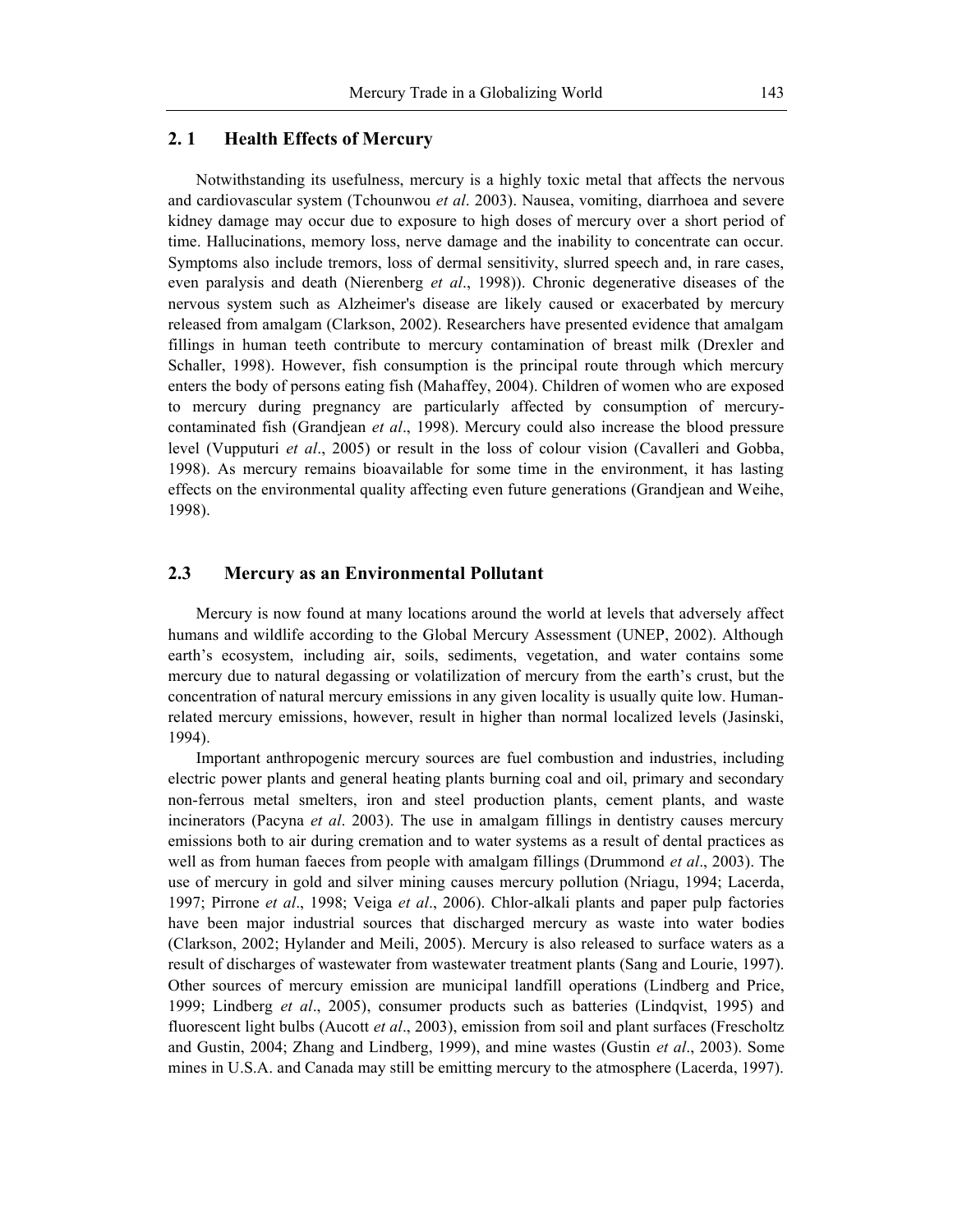Once released to the atmosphere, mercury can transport to long distances and is subjected to various physical, chemical or photochemical processes. Ultimately, mercury is removed from atmosphere through both dry and wet deposition on soil, water and vegetation (Schroeder and Munthe, 1998).

Environmental cost of mercury is high. It is estimated that remediation costs of mercury from global sources of point pollution ranges between 2,500-1.1 million US Dollar per kg of mercury (Hylander and Goodsite, 2006).

# **3. MERCURY TRADE**

### **3.1 Demand and Supply of Mercury**

Although the use of mercury is reduced in recent years, the major categories of mercury demand in higher income countries include: (1) Chlor-alkali production; (2) Dental amalgams; (3) Fever and other thermometers; (4) Other measuring and control equipment; (5) Neon, fluorescent tubes, compact fluorescent, HID and other energy-efficient lamps; (6) Electrical switches, contacts and relays; and (7) Laboratory and educational uses. Additional categories of mercury demand more prevalent mostly in developing countries and countries with economies in transition include: (1) Vinyl chloride monomer (VCM) production using the acetylene process and a mercury catalyst; (2) Artisanal and small-scale gold mining (ASM); (3) Batteries; (4) Cosmetics and skin-lightening creams; (5) Cultural uses and traditional medicine; and (6) Paints and pesticides/agricultural chemicals (UNEP, 2006).



A - Small-scale/artisanal gold mining, B - Vinyl chloride monomer (VCM) production

C - Chlor-alkali production, D - Batteries, E - Dental use,

 $F$  - Measuring and control devices,  $G -$  Lighting,  $H$  - Electrical and electronic devices

J - Other (paints, laboratory, pharmaceutical, cultural/traditional uses, etc.)

Figure 1. Global Mercury Demand in 2005 (Data Source: UNEP, 2006)

Fig. 1 shows the global mercury demand for 2005. A range of mercury demand is shown due to uncertainty in estimation. At present, artisanal and small-scale gold mining remains the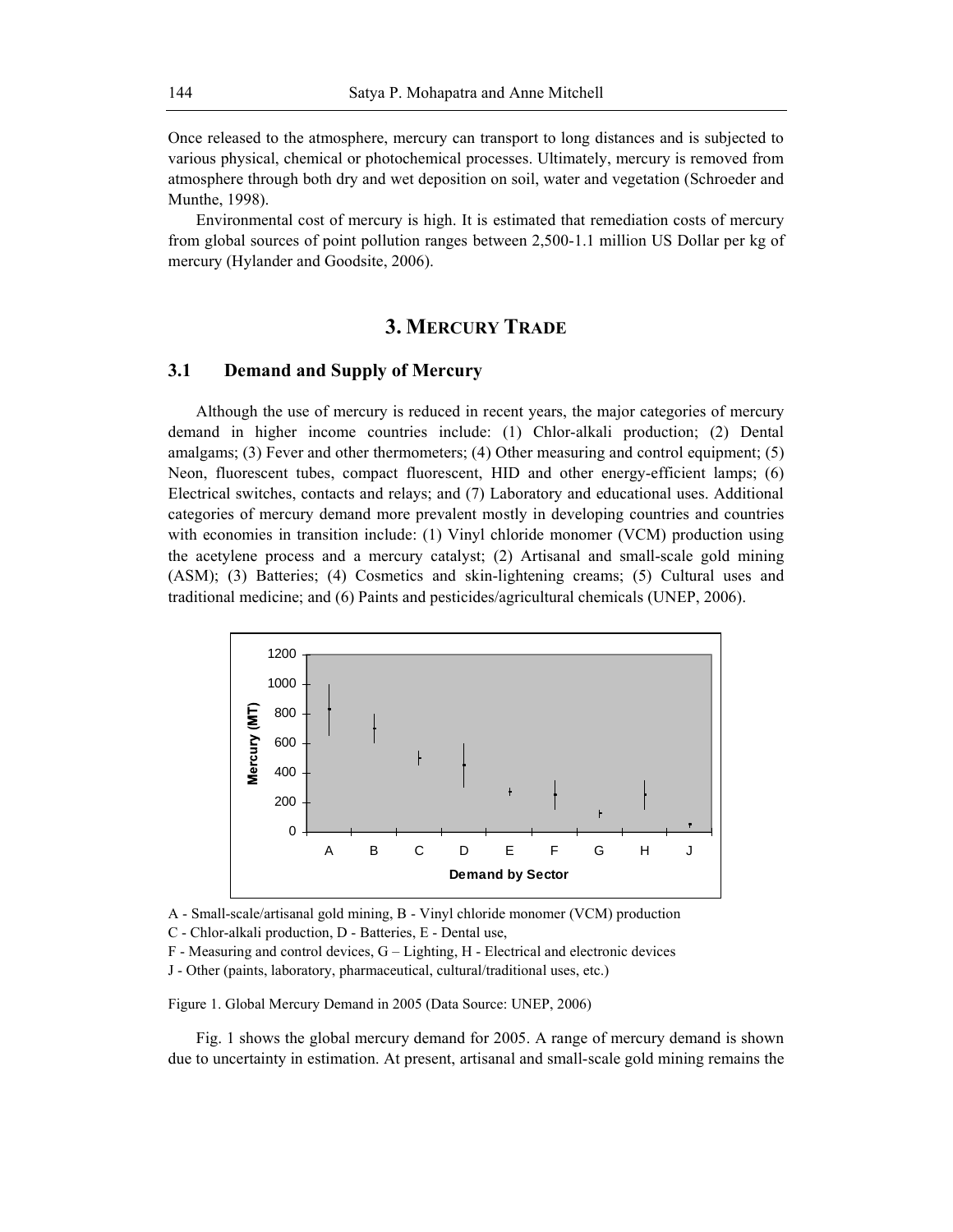largest global user of mercury and is still increasing, mostly in developing countries (Viega et al., 2006). Another large and increasing use of mercury is in the production of vinyl chloride monomer (VCM), particularly in China. Aside this, a considerable quantity of mercury is used in chlor-alkali industry and in battery, although these uses are declining. Government regulations in several countries coupled with the public awareness have resulted in decline of mercury use in many sectors. However, there has been considerable increase in the use of mercury in artisanal and small-scale gold mining activities, and in vinyl chloride monomer (VCM) production. Global mercury demand was about 3,000-3,900 MT in 2005 and is estimated to hover around 2,870-2,300 MT by 2015 depending on two different scenarios of 15% and 30% reduction in mercury demand (UNEP, 2006).

In recent years, supply of mercury for global trade has come from five common sources: (1) Mining and processing of primary mercury ores; (2) By-product mercury recovered from the refining of some ferrous and most non-ferrous metals, and from the cleaning of natural gas; (3) Recovery of mercury from mercury cell chlor-alkali plants (MCCAPs) after decommissioning (when the plant is converted to a mercury-free process, or occasionally closed due to lack of economic viability); (4) Recycled mercury from products (such as thermometers or batteries) containing mercury, or from mercury sludges and wastes generated by the chlor-alkali industry and others; and (5) Stocks of mercury accumulated over time from various sources (typically the original source would have been mined or by-product mercury, mercury from decommissioned MCCAPs, or mercury recovered from wastes).

Change in the patterns of mercury supply during 1995-2005 is shown in Fig.2. While total mercury supply declined till 2000, it slightly increased in 2005. It is notable that there has been no supply of mercury from the national stockpiles in the last decade. There would be further reductions of mercury supply and demand if appropriate restrictions are implemented, such as phasing out the use of various mercury containing products and storing the residual mercury from decommissioned chlor-alkali facilities.



A - Mining and byproduct mercury, B - Recycled mercury, C - Mercury recovered from Decommissioned MCCAPs, D - Mercury from stockpiles, T - Total

Figure 2. Global Mercury Supply (1995-2005) (Data Source: UNEP, 2006)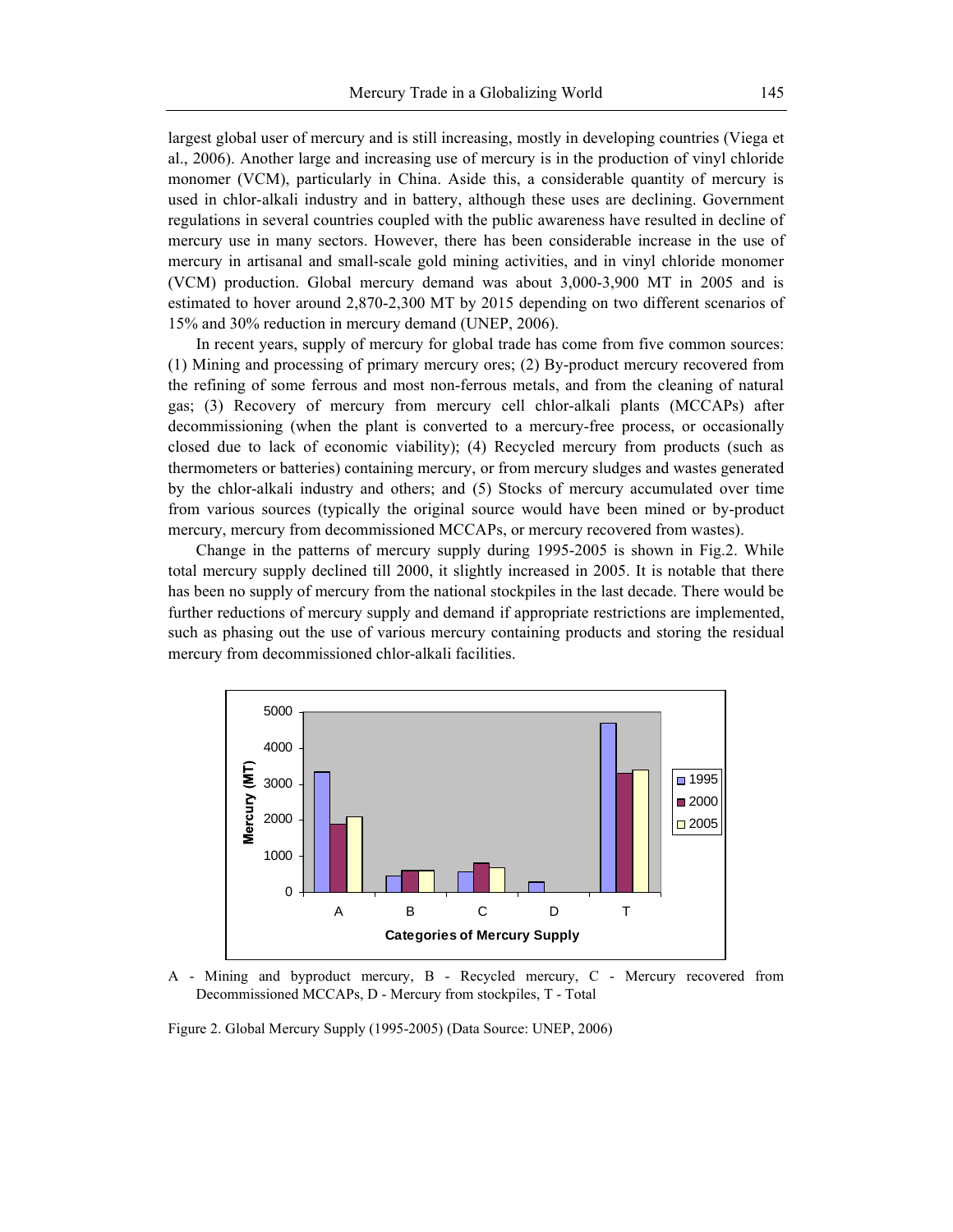# **3.2 Mercury Price**

There has been a constant decrease in the mercury prices for almost 40 years till the beginning of 21st century when the price ranged USD 4-5 per kg of mercury. This price reduction was due to an abundant supply of mercury and reduced consumption because of the increasing cost of dealing with mercury due to regulatory pressures. Unfortunately, the low price of mercury stimulated its use in gold mining and other dissipative uses and reduced any economic incentive for recycling mercury after use (Hylander and Meili, 2005).

Significant tightening of mercury supplies during 2004, mainly related to the closure of both the Spanish and Algerian mercury mines resulted in sudden increase in the mercury price in 2004-2005. Increased demand for mercury by a growing number of artisanal and small scale gold miners also contributed to this rise in mercury price. Responding in part to the price rise, increased supplies of mercury appeared on the market in 2005 and 2006 , leading to a rapid fall-off in the mercury price, although still well above the levels of the last 10-15 years (UNEP, 2006).

## **3.3 Mercury Trade Statistics**

Mercury market, previously dominated by North America and European Union, has been recently overtaken by South and East Asia (Maxon, 2004). Yet, the EU continues to play a predominant role in the global trade of mercury. Global movement of elemental mercury was over 8000 tonnes in 2000. On an average, some two to three tonnes of elemental mercury appear in international trade statistics for each tonne of mercury consumed during the same year (Maxon, 2004).

In most cases, the details of domestic trade inside individual countries are not very well known. A few countries have systems to collect and centralize information on domestic commercial transactions of mercury. Mercury transactions between countries are tracked through tariff codes by Customs authorities and are reported to centralized databases such as the UN Statistics Division's (UNSD) "Comtrade" database (UNEP, 2006).

Global mercury trade is, in fact, very fluid making it difficult to trace the flow of mercury. Mercury could be recovered from a Western European mercury cell chlor-alkali plant, sold to the Spanish mercury mining and trading company, shipped from Spain to Germany for further conversion into mercuric oxide, sold to mainland China for the manufacture of button-cell batteries, and the batteries exported to Hong Kong for incorporation into mass-produced watches for export to the European Union and the US (Maxon, 2004).

Mercury trade data are relatively less transparent. It is difficult to determine how much country-to-country trade in elemental mercury may not have been reported. For the 163 countries and protectorates that have reported mercury imports or exports during at least one year since 1995, the Comtrade database appears reasonably comprehensive for many countries, and not very complete for a number of others, based on indications of experts working with artisanal and small-scale miners, and separate estimates of regional mercury consumption. According to the Comtrade data, the total quantity of elemental mercury traded or sold between countries (some of it clearly traded several times during the course of a year or two) amounted to some 60,000 metric tonnes during 1995-2004, or an average of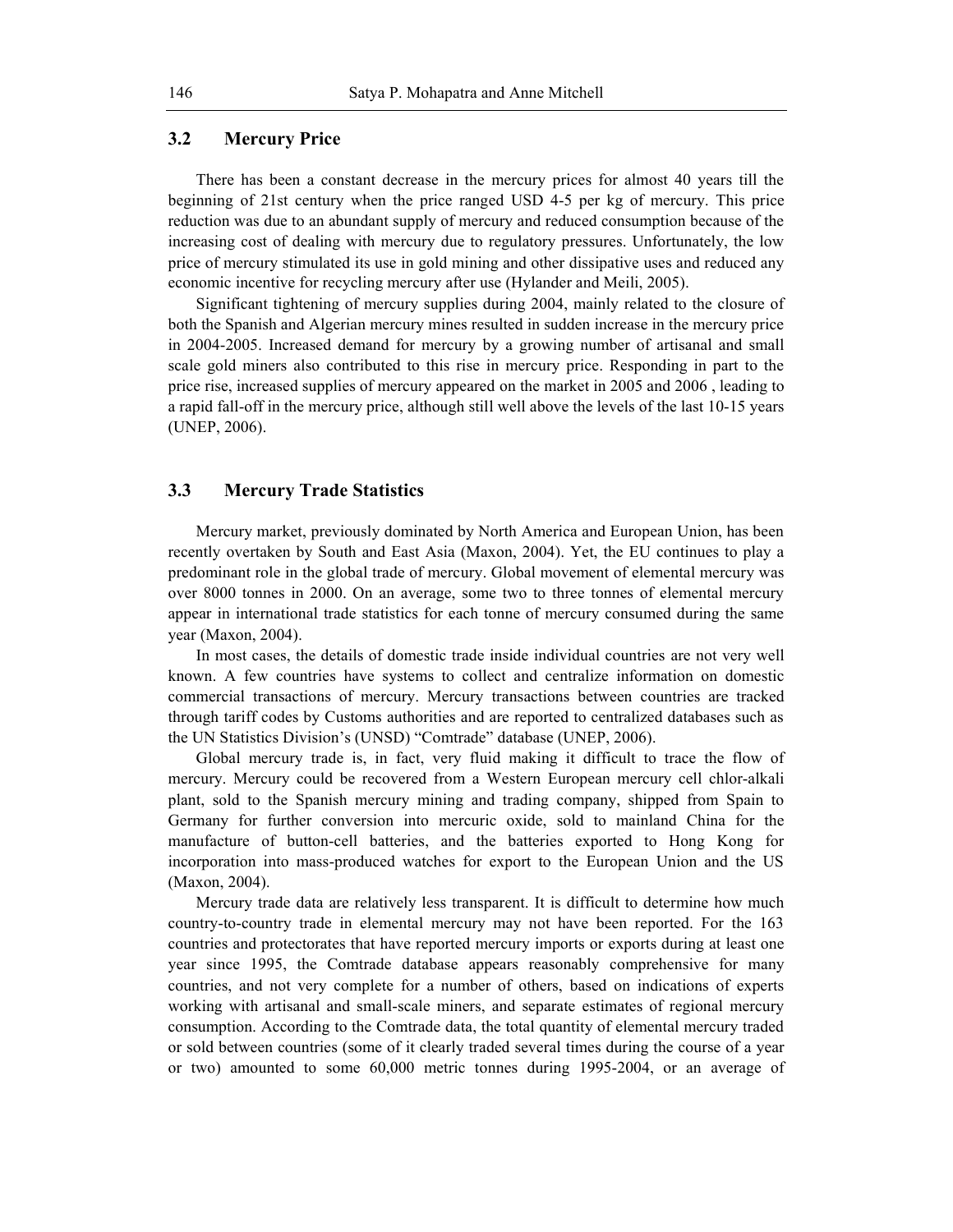approximately 6,000 metric tonnes per year. The trend since 2000 has clearly been below that average. Using the same Comtrade statistics, the total value of the elemental mercury transactions between countries that reported to Comtrade comes to some USD 250 million for the period 1995-2004, or about USD 25 million per year. Again, this value does not include transactions within individual countries, commercial transactions of mercury compounds, etc., which would give a substantially higher number for the overall mercury "market."(UNEP, 2006). The Comtrade data may be considered to provide a low-end approximation of the global market in elemental mercury as some countries do not report their trade statistics routinely to UNSD. More standardised, comprehensive and timely reporting of international and domestic trades would improve the quality and value of future assessments (UNEP, 2006).

#### **3.4 International Agreements Governing Mercury Trade**

Mercury can travel easily from one part of the globe to another through transcontinental transport of mercury. This underscores the necessity of an international approach to negotiate reduction of mercury in all parts of the world.

The Basel Convention on control of transboundary movements of hazardous wastes including mercury-containing wastes and their disposal, which came into force in May 1992, aims to protect human health and the environment against the adverse effects resulting from the generation, management, transboundary movements and disposal of hazardous wastes by ensuring that the generation of hazardous waste is reduced; hazardous wastes are disposed in an environmentally sound manner within the country of their generation and by enhancing controls on export and import of hazardous waste, among others.

The Rotterdam Convention on the prior informed consent procedure for certain chemicals and pesticides in international trade aims to limit or control the trade in hazardous chemicals. Rotterdam Convention on the Prior Informed Consent (PIC) Procedure for Certain Hazardous Chemicals and Pesticides in International Trade, entered into force on 24 February 2004. The convention is a legally binding procedure that requires exporters trading in a list of hazardous substances including mercury and mercury compounds to obtain the prior informed consent of importers before proceeding with the trade.

The United Nations Environment Programme (UNEP) undertook a global assessment of mercury and mercury compounds in 2002. Later it announced a new mercury programme with a long-term objective to facilitate national, regional, and global actions to reduce or eliminate the uses and releases of mercury as far as possible. However, at its meeting in Kenya in February 2005, the proposal for a treaty to curb the production and export of mercury was rejected and instead, it was agreed to adopt voluntary actions to improve mercury management (Khamsi, 2005). UNEP emphasized on such an international agreement on mercury in its meeting in November 2007.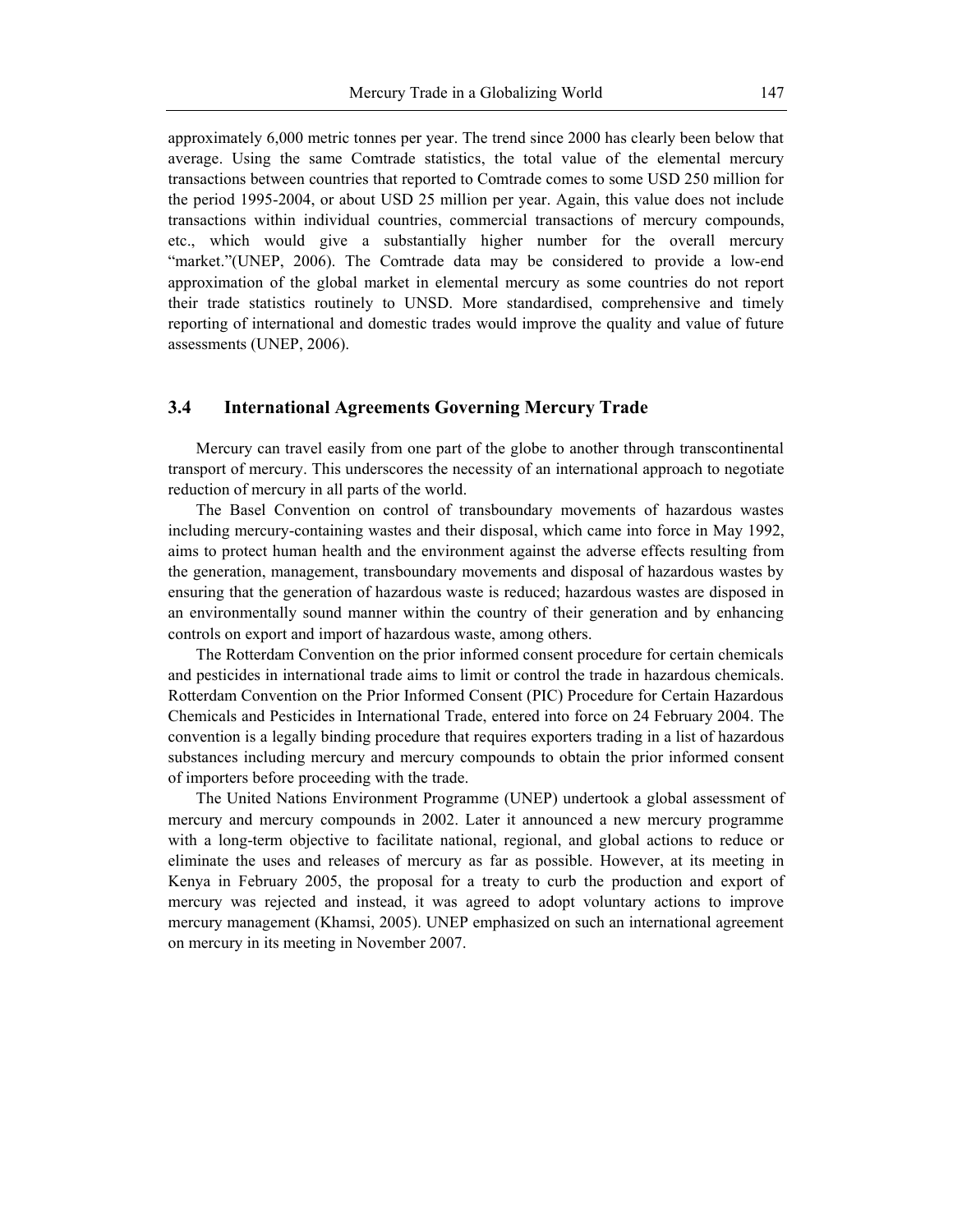# **4. DISCUSSION AND CONCLUSION**

Mercury emissions in many developing countries and newly industrialized countries have increased substantially in the last two decades (Hylander, 2001; Pirrone et al., 1996). After introduction of stricter environmental rules for mercury use, many U.S.A. companies sold mercury-based technologies to developing countries with less stringent environmental regulations. The Chlor-alkali industry is still a globally dominating mercury consumer (Hylander and Meili, 2005) and moving the mercury cell technology for Chlor-alkali production to developing countries will not reduce health or pollution risks on a global scale. A ban on the mercury trade would significantly diminish mercury pollution (Hylander, 2001). Large stockpiles of mercury in several industrialized countries need to be decommissioned to avoid transfer of mercury and related risks to other countries (Hylander and Meili, 2005). This will not only avoid unnecessary poisoning of the poor population in developing countries but also minimize mercury pollution of water bodies around the world. The failure of the UNEP meeting in February 2005 to reach a global treaty banning mercury trade raises doubt on the commitment of some countries to resolve the mercury threat. An international agreement on mercury, particularly curbing both its demand and supply is essential, as advocated by the UNEP. Zero mercury trade and an efficient mercury management can only be achieved through strong political will and public involvement in addition to international cooperation.

### **REFERENCES**

- Aucott, M., McLinden, M., Winka, M., 2003. Release of mercury from broken fluorescent bulbs. Journal of the Air and Waste Management Association 53, 143-151.
- Cavalleri, A., Gobba, F., 1998. Reversible color vision loss on occupational exposure to metallic mercury. Environmental Research 77A, 173-177.
- Clarkson, T.W., 2002. The three modern faces of mercury. Environmental Health Perspective Supplements 110:11-23
- Drexler, H., Schaller, K., 1998. The mercury concentration in breast milk resulting from amalgam fillings and dietary habits. Environmental Research 77A, 124-129.
- Drummond, J.L., Cailas M.D., Croke, K., 2003. Mercury generation potential from dental waste amalgam. Journal of Dentistry 31, 493-501.
- Frescholtz, T.F., Gustin, M.S., 2004. Soil and foliar mercury emission as a function of soil concentration. Water, Air, and Soil Pollution 155, 223-237.
- Grandjean, P., Weihe, P., 1998. A new era of mercury hazards. Environmental Research 77A, 67.
- Grandjean, P., Weihe, P., White, R., Debes, F., 1998. Cognitive performance of children prenatally exposed to "safe" levels of methylmercury. Environmental Research 77A, 165-172.
- Gustin, M.S., Coolbaugh, M., Engle, M.A., Fitzgerald, B.C., Keislar, R.E., Lindberg, S.E., Nacht, D.M., Quashnick, J., Rytuba, J.J., Sladek C., Zhang, H., Zehner, R.E., 2003. Atmospheric mercury emissions from mine wastes and surrounding geologically enriched terrains. Environmental Geology 43, 339-351.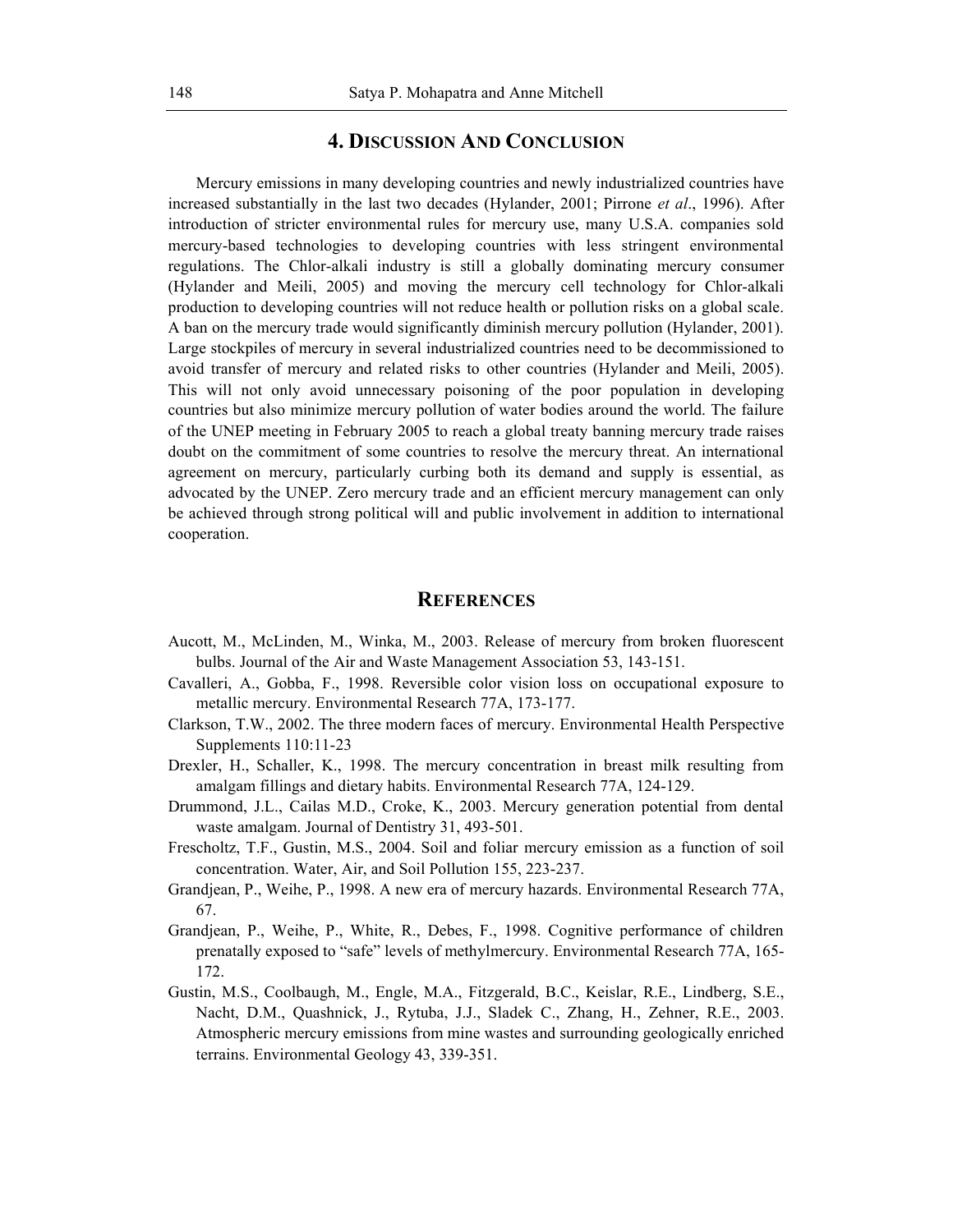- Hylander, L.D., 2001. Glob**al amedroius ye xegacethoeutabeisch**e dafter a mercury trade ban. Water, Air, and Soil Pollution 125, 331-344.
- Hylander, L.D., Goodsite, M.E. 2006. Environmental costs of mercu the Total Environment 368, 352-370
- Hylander, L., Meili, M., 2005. The rise and fall of mercury: conver after 500 years of mining and pollution. Critical Reviews in Env Technology 35, 1-36.
- Jasinski, S.M., 1994. The materials flow of mercury in the Unite Bureau of Mines, 1994.

[http://pubs.usgs.gov/usbmic](http://pubs.usgs.gov/usbmic/ic-9412/mercury.pdf)/ic-9412/mercury.pdf

Khamsi, R., 2005. Countries reject global mercury treaty: UN meet actions rather than export bans. Nature News, 28 February 2005. [http://www.nature.com/news/2005/0](http://www.nature.com/news/2005/050228/full/050228-2.html)50228/full/050228-2.html

- Lacerda, L.D., 1997. Global fmo em cguorlyd eannids ssiiol wisr mining. Water, Air Soil Pollution 97, 209-221.
- Lindberg, S.E., Price, J.L., 1999. Airborne emissions of mercury operations: a short-term Jsotuurchyalino fFltohreidAair and Waste Managem Association 49, 174-185

Lindberg, S.E., Southworth, Gls, c Pressebo, DE, MB o, g Wea M.A., Price, J., Gaseous methyl- and inorganic mercury in landfill gas from Minnesota, Delaware, and California. Atmospheric Environment 3

Lindqvist, O., 1995. Environmental impact of mercury and other h Power Sources 57, 3-7.

Mahaffey, K.R., 2004. Fish and shellfish as dietary-3sources of me fatty acids, eicosahexaenoic acid and docosahexaenoic acid: Environmental Research 95, 414-428

Maxon P.A. 2005. Global Mercury Production, Use and Trade In Pi K.R. Eds. Dynamics of Mercury Pollution on Regional and Global

- Nierenberg, D.W., Nordgren,, BS.iEg, eCthaRn.g.W.M.EBlayney, M.B., Hochbe F., Toribara, E.C., Clarkson, T., 1998. Delayed cerebellar dis accidental exposure to dimethylmercury. The New England Jour 1672-1676.
- Nriagu, J.O., 1994. Mercury pollution from the past mining of g Americas. Science of the Total Environment 149, 167-181.

Pacyna, J.M., Pacyna, E.G., Steenhuisen, F., Wilson, S., 2003. anthropogenic emission of mercury. Atmospheric Environment 37,

Pirrone, N., Keeler, G.J., Ngiagal difJe,rodo2Ge3swiRde emissions of mercury to the atmosphere. Atmospheric Environment 30, 2981-29

Pirrone, N., Allegrini, I., Keeler, G.J., Nriagu, J.O., Rossmann, Historical atmospheric emississions Naonrolhd As proesticia compared to mercury accumulations in sedimentary records. Atmospheric Environment

Sands P. (2003) Principles of International Environmental Law. Can Sang, S., Lourie, B., 1997. Mercury emission inventory in On Monitoring and Assessment 47, 79-88.

Schroeder, W.H., Munthe J., 1998. Atmospheric mercury - an ov Environment 32, 809-822.